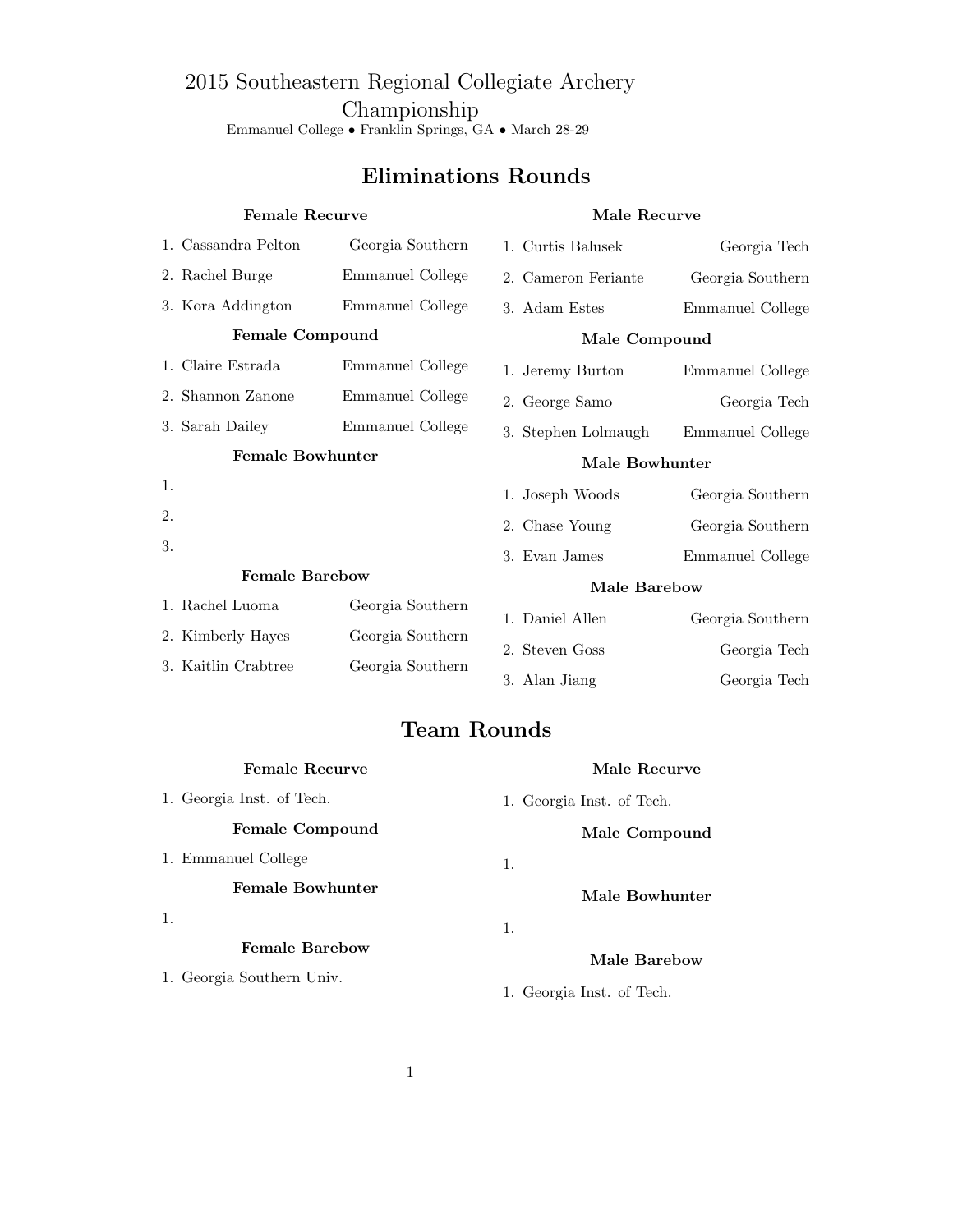| <b>Female Recurve</b>   |                        | 1 | $\overline{2}$ | Total | $10 + X$ | 10 |
|-------------------------|------------------------|---|----------------|-------|----------|----|
| 1. Burge, Rachel        | Emmanuel College       |   |                | 484   |          |    |
| 2. Addington, Kora      | Emmanuel College       |   |                | 445   |          |    |
| 3. Pelton, Cassandra    | Georgia Southern Univ. |   |                | 437   |          |    |
| 4. Zhang, Hayley        | Georgia Inst. of Tech. |   |                | 225   |          |    |
| 5. Suggs, Daijah        | Georgia Inst. of Tech. |   |                | 57    |          |    |
| 6. Ruengvivatpant, Ann  | Georgia Inst. of Tech. |   |                | 35    |          |    |
| <b>Female Compound</b>  |                        | 1 | $\overline{2}$ | Total | $10 + X$ | 10 |
| 1. Estrada, Claire      | Emmanuel College       |   |                | 623   |          |    |
| 2. Zanone, Shannon      | Emmanuel College       |   |                | 483   |          |    |
| 3. Dailey, Sarah        | Emmanuel College       |   |                | 469   |          |    |
| <b>Female Barebow</b>   |                        | 1 | $\overline{2}$ | Total | $10 + X$ | 10 |
| 1. Luoma, Rachel        | Georgia Southern Univ. |   |                | 378   |          |    |
| 2. Hayes, Kimberly      | Georgia Southern Univ. |   |                | 313   |          |    |
| 3. Crabtree, Kaitlin    | Georgia Southern Univ. |   |                | 267   |          |    |
| 4. Daly, Michelle       | Georgia Southern Univ. |   |                | 206   |          |    |
| 5. Pan, Olivia          | Georgia Inst. of Tech. |   |                | 199   |          |    |
| 6. Jeyachandran, Amilia | Georgia Inst. of Tech. |   |                | 171   |          |    |

## Ranking Round